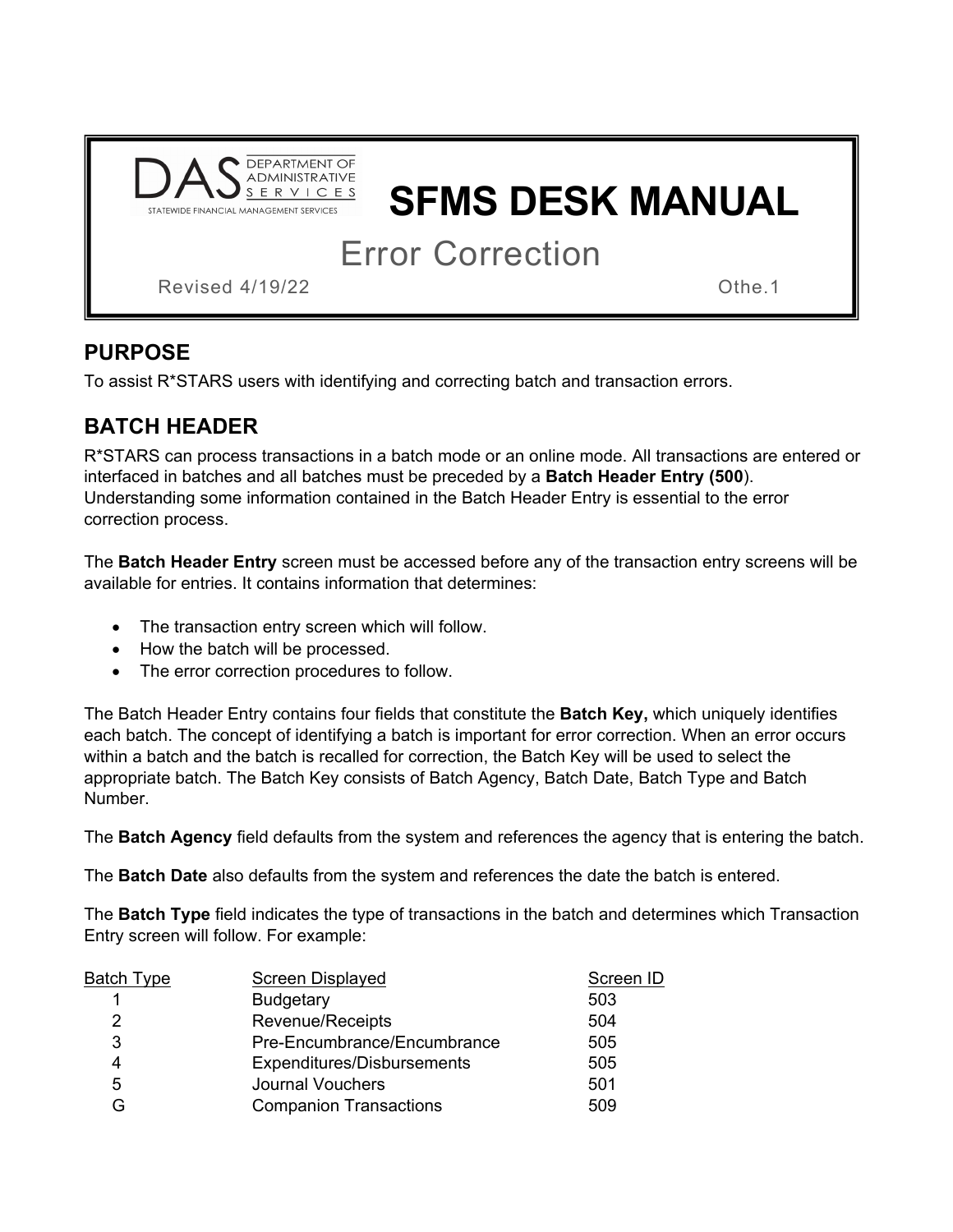Within a single batch, more than one transaction code can be used, but only one **type** of transaction.

The agency assigns the **Batch Number**. A sequential numbering system and the use of a log for controlling batch numbers are encouraged.

Although the initial Batch Header Entry screen does not show a **Sequence Number**, the system assigns the Batch Header Entry a Sequence Number of "00000" after the header is saved. Each transaction in the batch is also assigned a Sequence Number starting with "00001". Just as each batch is identified by the Batch Key (agency, date, type, and number), each transaction within a batch is identified by the Batch Key plus the Sequence Number.

The Sequence Number is an important part of error correction. Just as the Batch Key is used to recall the batch for correction, the Sequence Number is used to recall a specific transaction within the batch.

**Batch Count** and **Batch Amount** fields on the Batch Header Entry (500) screen are optional fields and can be used as an additional control to ensure that all the transactions in a batch have been entered into the system. If an entry is made into these fields, the system will edit these amounts against the transactions when balancing the batch. The system calculates the Computed Count and Computed Amount on the Batch Balancing (502) screen as the sum of all transactions that were saved within the batch. If the Entered Count and Entered Amount fields (which come from the Batch Header Entry screen) do not agree with the Computed Count and Computed Amount fields on the Batch Balancing screen, an error message will appear when balancing the batch. The entered fields need to be adjusted or the entries need to be corrected to balance the batch. If an entry is not made to the Batch Count and Batch Amount fields on the Batch Header entry screen, then the system will populate the Entered Count and Entered Amount fields on the Batch Balancing with the sum of what was actually entered; this does not produce any meaningful comparison for control purposes. Amounts must be entered with the decimal point or with trailing zeros. R\*STARS will right justify all entries without an entered decimal point. If you intend to enter "\$240.00" and type "240" into the amount field, the system will read "2.40".

The **Batch Edit Mode** indicator is part of the security in R\*STARS and determines a user's ability to edit entries in the system. It defaults from the users R\*STARS Security Profile (96A). A user with a high level of security has the ability to lower their security by changing their edit mode in the batch header. A user with a low level of security cannot change their edit mode to reflect a higher level of security.

**Data Element edits** and **Financial edits** are the two types of edits performed by R\*STARS.

- Data Element edits compare the coding fields on the transaction against profiles for valid data. An example of a Data Element edit would be comparing the vendor number entered on the transaction entry screen against the Vendor Profile.
- Financial edits compare financial fields on the transaction entry screen to budgetary constraints in the system. An example of a financial edit would be comparing the amount entered on an encumbrance transaction against the Agency Budget for that agency.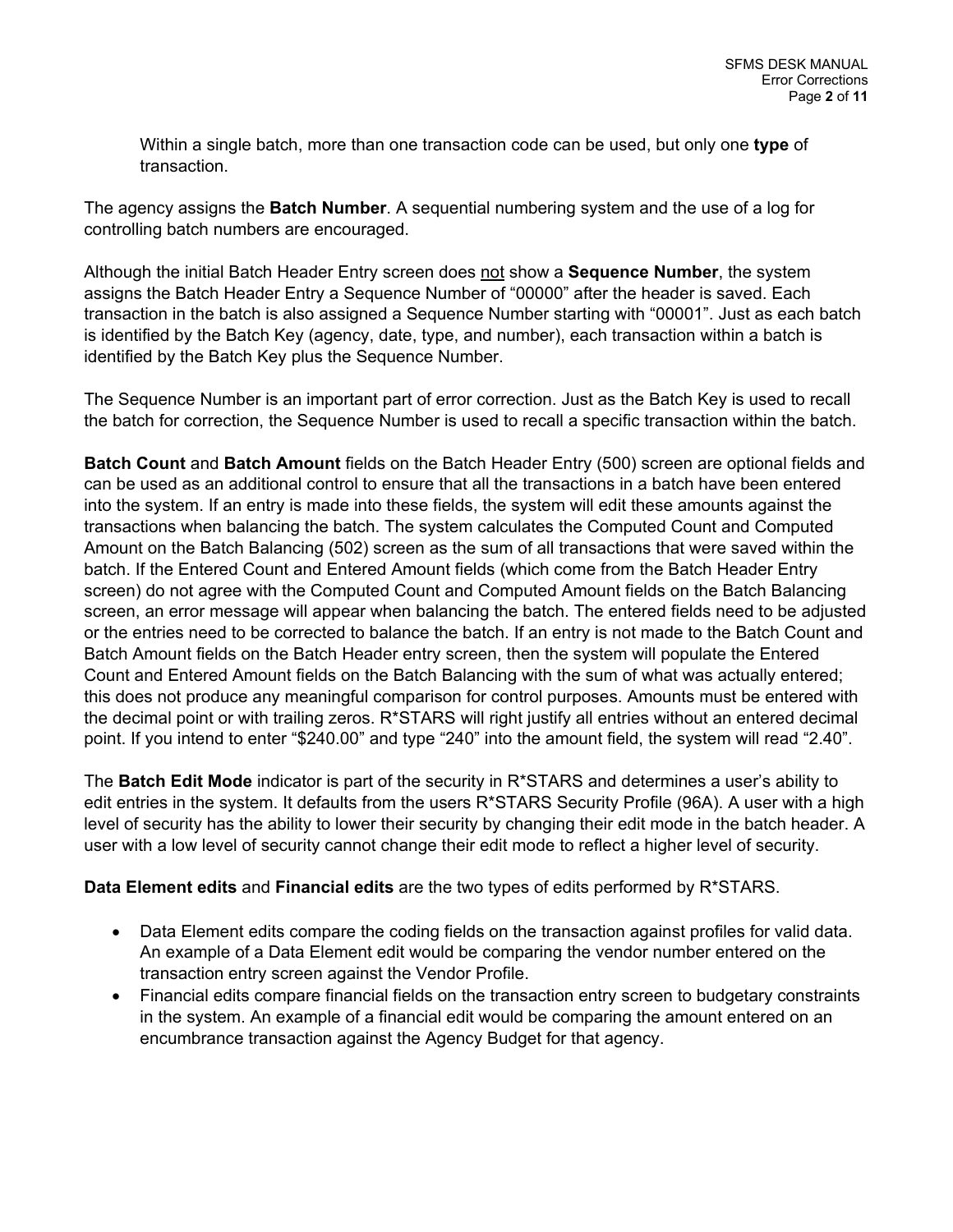**Edit Mode "0" - Data Entry Only** is the lowest level of security and would be used when a large number of transactions are being entered or the data entry operator does not have the responsibility for error correction. Some interface batches are transmitted in edit mode "0". In Edit Mode "0":

- Data Element edits are not performed until the nightly processing cycle is run. Data Element errors will appear online and on the DAFR2151 Error Report.
- Financial edits are not performed until the nightly processing cycle is run. Errors will appear online and on the DAFR2151 Error Report.
- Financial Tables are not posted until the nightly processing and after all the edits are passed.
- Only a limited number of edits are performed online. For example, the transaction would be edited for an entry in the Amount field.

**Edit Mode "1" - Master Edit Only** represents the middle level of security where some online edits are performed. Most interface batches are transmitted in edit mode "1". In Edit Mode "1":

- Data Element edits are performed online and must be corrected before the transaction can be saved.
- Financial edits are not performed until the nightly processing cycle is run. Financial errors will appear on the DAFR2151 Error Report.
- Financial Tables are not posted until the nightly processing and after all the edits are passed.

**Edit Mode "2" - Edit and Post** is the highest level of security for editing and posting. In Edit Mode "2":

- Data Elements and Financial edits are performed online and errors must be corrected before the transaction can be saved.
- Financial Tables are posted immediately after saving the transaction.

**Edit Mode "3" - Batches with Errors** edit mode cannot be manually entered on the Batch Header Entry screen. This edit mode is system-assigned to a batch entered with Edit Mode "0" or "1" which, in the overnight process, was found to contain errors.

At month-end close, the Thursday night before the Friday month-end is the last day an Edit Mode "3" batch can be on the 530 screen with an effective date for the closing month. The batch cycle runs after the month-end close data changes (97 and/or 25 screens). The effective date on edit mode "3" batches that remain on the 530 screen on the Friday of month-end close will have to be changed to the current month.

**Edit Mode "4" - Waiting Approval or Payment** is also a system-generated Edit Mode and is assigned to transactions waiting for approval or payment.

Availability of Error Messages

|                     | <b>Data Element Edits</b> | <b>Financial Edits</b>                                                                             |
|---------------------|---------------------------|----------------------------------------------------------------------------------------------------|
| Edit Mode 0:        | next day                  | next day                                                                                           |
| Edit Mode 1:        | immediately               | next day                                                                                           |
| <b>Edit Mode 2:</b> | immediately               | immediately                                                                                        |
|                     |                           | Fuuen meessaana definitions oon ha loolmal un on the 00 seveen (Neurallela Tehle). At the Kernmand |

*Error message definitions can be looked up on the 90 screen (News/Help Table). At the Keyword field, enter the three-character error code you received, and press enter.*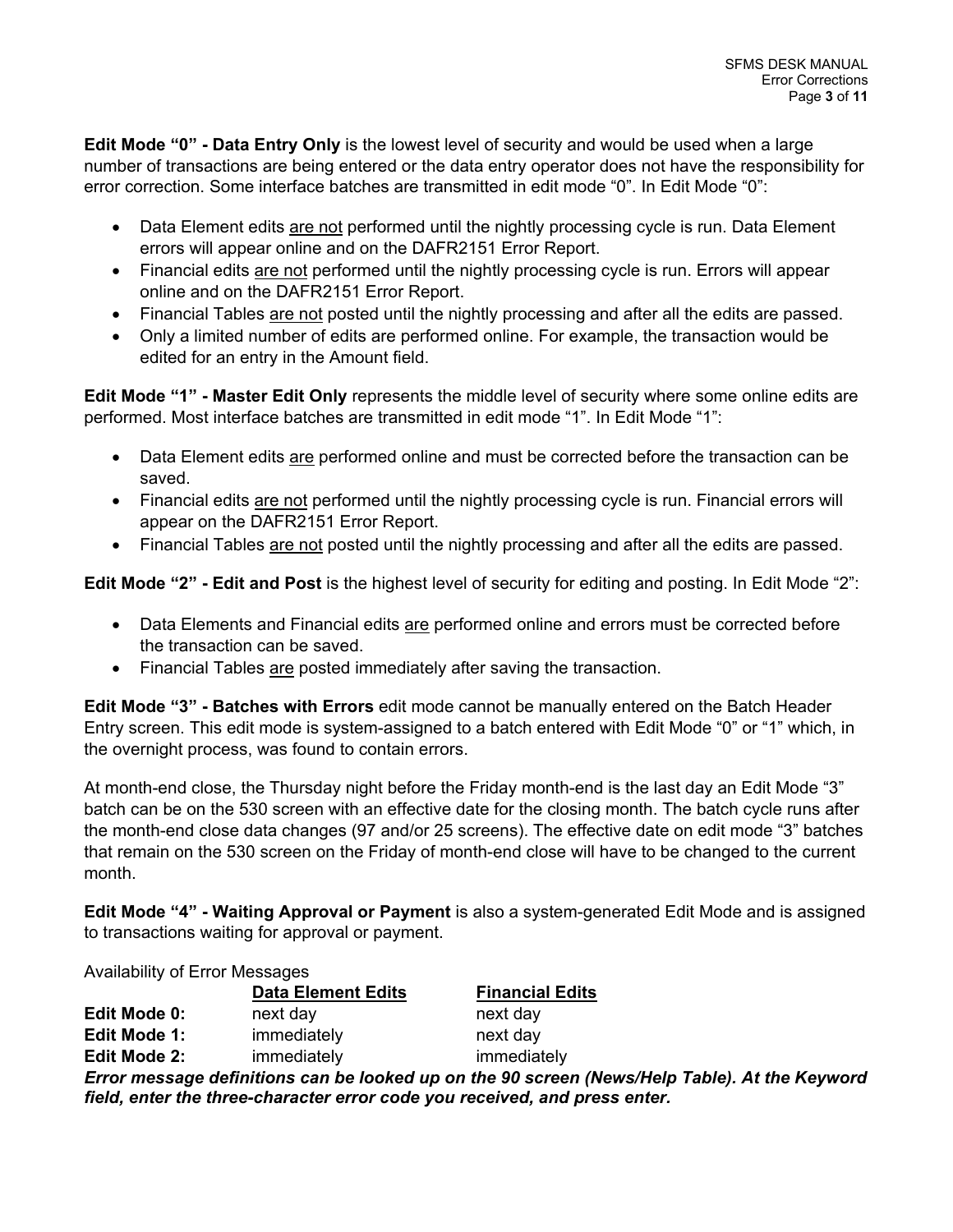### **Error Correction Procedures for batches**

For transactions entered with an **Edit Mode "0**", the Data Element edits and Financial edits are performed during the nightly processing and, therefore, errors are not identified until the next day. Errors can be accessed online or on error reports. To correct the errors:

- 1. Link To the **View Batch Headers (530**) screen. The 530 allows a user to view and select a batch for correction. Users can Include or Exclude batch types by entering a batch type and an "I" or "E".
- 2. The column MODE, on the 530 screen, is the Batch Edit Mode that appears on the Batch Header Entry. The system will assign a mode of "3" to any batch entered with a batch mode of "0" containing an error found in the overnight process. Enter an "S" (for select) next to an edit mode "3" batch. Press F7 to view a listing of the transactions in the batch. (This batch will remain a Batch Edit Mode of "3" until all errors are corrected, and the nightly processing has run.) The View a Batch (520) screen will appear. This screen allows a user to view all the transactions in the batch and to select one for error correction.
- 3. Enter an "S" next to the first transaction to be corrected. Press F11. The **Recall a Batch for Correction (510)** screen will appear. This screen looks like the Batch Header Entry, except that the sequence number of the selected transaction appears below the Batch Number. (If the Batch Header Entry contains errors, they can be corrected from this screen by pressing F2.)
- 4. From the 510 screen, press F4. The original transaction entry screen will appear with error codes displayed at the bottom of the screen. (The News/Help Table (90) screen can be used to identify the error messages. Type in the error code and press enter.)
- 5. Errors can be corrected by entering a valid code into the appropriate field, or by using the **Data Element Help** feature. Data Element Help is available for the following fields:
	- Vendor Number and Mail Code
	- Vendor Name
	- Index
	- PCA
	- Comptroller Object
	- Agency Object
	- A. To use the Data Element Help feature, place the cursor in any of the above fields in the data entry screen. Press F1. (Note: to find Vendor Numbers, place the cursor in the Vendor Name field.)
	- B. From this screen, select a valid code by placing an "S" next to the selection. Press F9. The system takes the selected code and places it on the transaction entry screen.
- 6. After each error is corrected, press F10 to save the transaction. Even if all the errors are not corrected, pressing F10 clears the screen of the resolved error messages.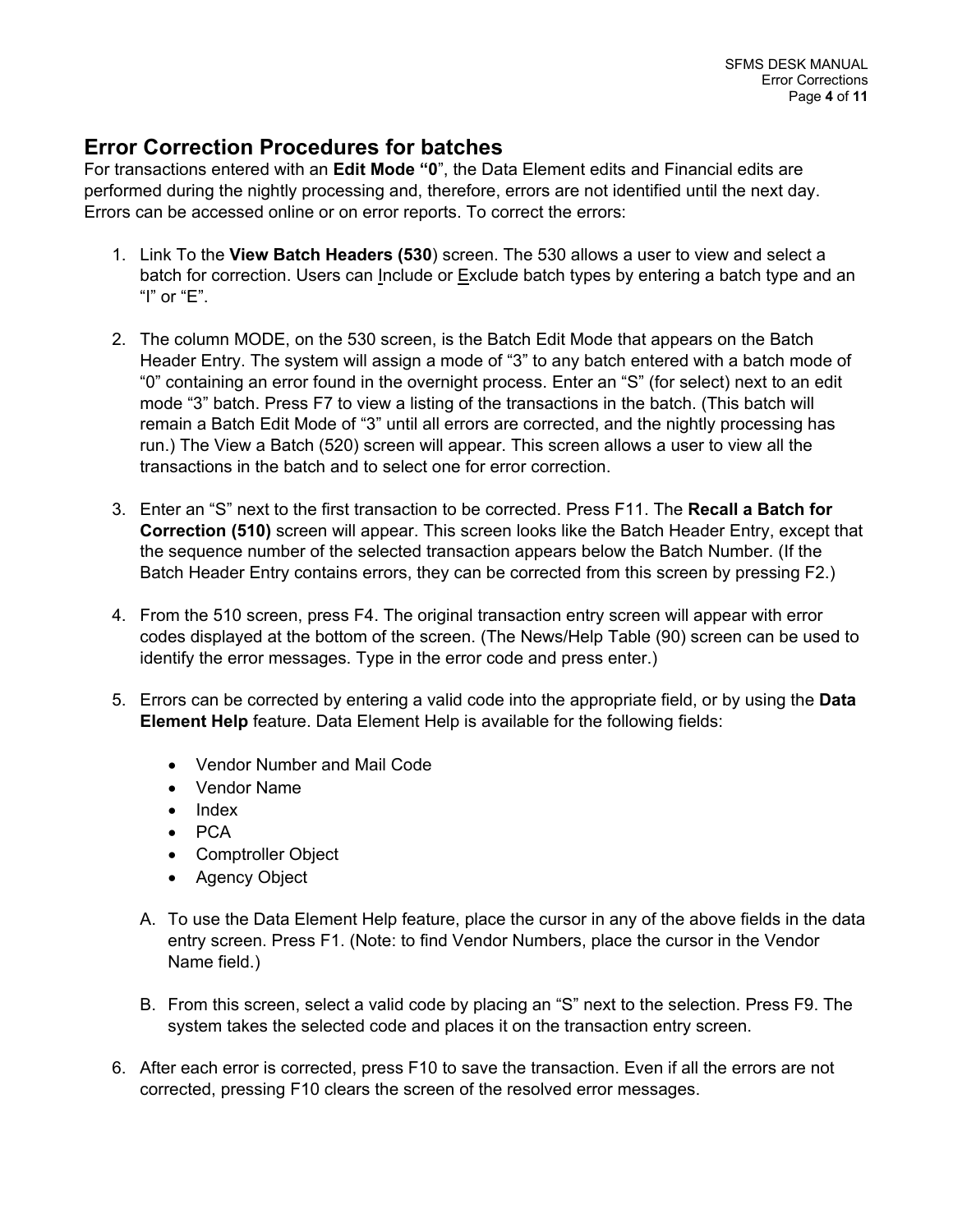- 7. When all errors in a transaction have been corrected and saved, press F5 to move to the next transaction.
- 8. Once all the errors within a batch have been corrected and saved, the batch must be balanced and released. Batch balancing information is covered later in this document.

## **BALANCING ERRORS**

For transactions entered with an **Edit Mode "1**", the Data Element edits occur online and must be corrected before the transaction can be saved. If an error is found in an edit mode 1 batch during the overnight process, the system will assign an edit mode 3 to that batch. Follow the steps for Edit Mode "2" below for Data Element errors. The Financial edits occur in the nightly processing and are not available for correction until the next day. Financial edit errors are the result of transactions trying to overspend budgetary constraints. Correcting these errors usually involves a management decision to either re-code the transaction to a different coding block or adjust budgets. Adjusting budgets is beyond the scope of this document.

For transactions entered with an **Edit Mode "2"**, all edits are performed online and must be corrected before the transaction can be saved.

- 1. Errors can be corrected by entering a valid code in the appropriate field, or by using the Data Element Help feature. Data Element Help is available the same as shown in Step 6 of Edit Mode "0".
- 2. After each error is corrected, press F10 to save the transaction. When all the errors are corrected for the transaction, pressing F10 will move you on to a new transaction entry screen.

There are two errors that you might receive after R\*STARS performs the two batch balancing edits.

- 1. **Warning….Batch Not In Balance.** The system checks the Batch Count and Batch Amount fields entered on the Batch Header Entry against the sums (Computed Amount and Computed Count on the Batch Balancing screen) of all the transactions in the batch. If the count or amount values were not entered on the Batch Header Entry (500 screen), this edit is not performed. If the count or amount values were entered on the 500 screen, the edit is performed. If the error "Warning….Batch Not In Balance" is received, check to be sure:
	- A. The calculated batch amount
		- Does not recognize any negative or "R" transactions these amounts should be added to, not subtracted from the batch amount (absolute amounts are used).
		- Includes only the child transaction in an RTI. Batches with RTIs will not include the parent transaction in the batch balance.
	- B. The batch header entry and the entered amounts match computed count and amount.
		- Select the batch on the 530 screen. Press F7. At the View a Batch (520) screen, add the transactions making sure to follow the rules above under "…the calculated batch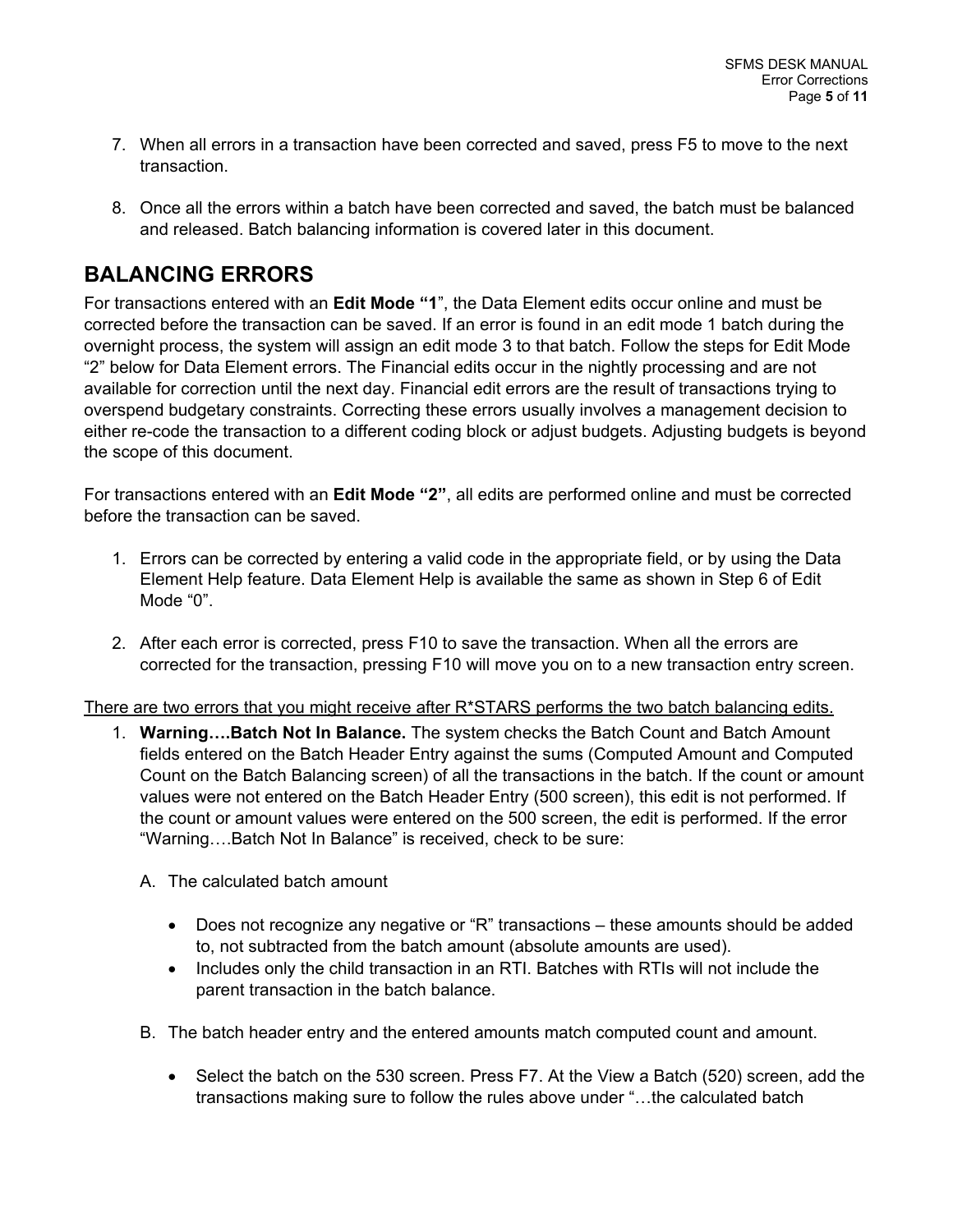amount". Change the entered count and amount to match the computed count and amount. Save, balance, and release the batch.

- Delete the entered count and amount on the Batch Header Entry. Save, balance, and release the batch.
- 2. **Warning….Document XXXXXXXX Not In Balance.** The system totals the amount fields of each transaction in a document and compares it against the document amount. It is possible for numerous transactions (suffixes) to be in a single document and for numerous documents to be in a single batch. The more transactions in each document and the more documents in a batch, the more difficult the batch balancing process can become. For example, if a batch contained the following transactions, and no count or amount values were entered on the Batch Header Entry, the batch would not balance.

| Document Number/Suffix | <b>Transaction Amount</b> | <b>Document Amount</b> |
|------------------------|---------------------------|------------------------|
| VP111111 001           | 100.00                    | 600.00                 |
| 002                    | 200.00                    | 600.00                 |
| 003                    | 300.00                    | 600.00                 |
| VP222222 001           | 75.00                     | 75.00                  |
| VP333333 001           | 150.00                    | 250.00                 |
| 002                    | 100.00                    | 250.00                 |
| 003                    | 100.00                    | 250.00                 |
|                        |                           |                        |

The error "Warning….Document VP333333 Not In Balance would be generated. The transactions within the document total to 350.00, but the Document Amount entered is 250.00. In this batch, the Document Amount field in one of the suffixes for VP333333 would have to be changed and saved by pressing F10.

Possible reasons for documents being out of balance (where the transaction(s) amounts do not equal the document amount).

- 1. For Balanced Transactions (BT) the document amount must be zero and the document agency must be the same on both sides of the transaction. This is especially important on transfers to other agencies. The originating agency will sometimes mistakenly change the doc agency when they change the financial agency on the "other" agency's transaction. Changing the doc agency creates a document header on the 37 screen for each agency and the document does not balance. These cannot be changed since the document agency is part of the document key. To correct – delete and re-enter.
- 2. For split (RTI) transactions, the parent document must equal the children (splits).
- 3. If there is an "R" reverse code entered on one or more of the transactions, the amount of that transaction should be subtracted from, not added to, the document balance. This may result in a negative document amount.
- 4. When two fiscal years are open confirm that all transactions (and suffixes) have the same effective date to make sure the document is not split between two fiscal years. This would cause the document to be out of balance since there would be two headers (one for each fiscal year). These cannot be fixed – delete and re-enter.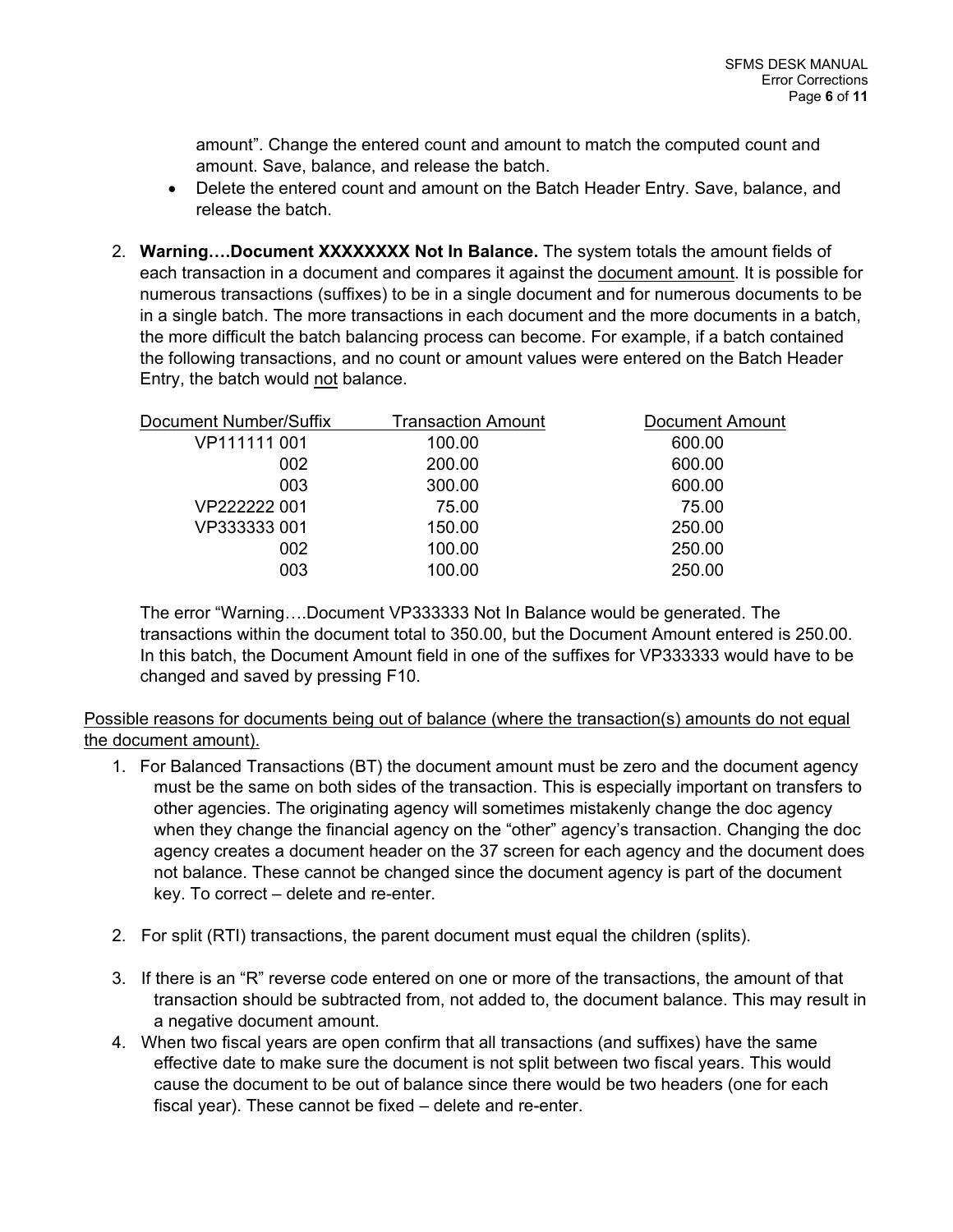5. There is a potential of a document being out of balance if reclassifying a transaction using nonbalanced transaction codes and the "A/S Doc Amt" indicator on the 28a profile on both transaction codes is either positive or negative.

#### To correct batch balancing problems

- 1. After pressing F6 to balance, the Batch Balancing screen will be displayed. A message at the bottom will indicate successful balancing or an out-of-balance condition along with the document that is out-of-balance. If the batch is not balanced, press F2, Recall Batch.
- 2. The Recall a Batch for Correction (510) screen will display. Press F4 (Change). The transaction entry screen for the first transaction will be displayed or, you can enter the sequence number that needs to be corrected and press F4 (Change).
- 3. Make the necessary corrections to the applicable transactions and press F10 to save the transaction. Press F5 to scroll through the batch.
- 4. After correcting and saving the transactions, press F6 to balance.

#### Helpful hints for batch balancing

- Small batches are better.
- The "Warning....Document XXXXXX Not In Balance" error lists only one document number at a time. If there are multiple documents within a batch that is out of balance, correct the document number listed first, balance the batch, then the next document number will be displayed if out of balance.
- The system looks at the first document amount within a document number. If you need to make a correction to a document amount, only change the document amount for one of the transactions within that document number, the rest will change automatically.

## **Correcting Other Errors**

#### To correct multiple errors within a batch or to change the batch effective date

The 54 series of screens can be used only for batches in Edit Mode 0, 1 and 3. The 54A, 54B, 54C, and 54D screens are used to correct errors on a larger scale than the procedures described previously (there is no 54 screen). For more detail instructions, see the R\*STARS Training Program manual, pages 8-20 through 8-24. (Whether a user class can correct a batch using the 54 series will depend on the transaction code being used.) To use the 54 series:

Type "54A" in the Link To field and press Enter. The Batch Header Correction (54A) screen will appear. The 54A will list only the batches containing uncorrected errors and here the user can select a batch for correction.

#### A. **To post immediately (this will not work at year-end):**

1. Type "S" in the SEL column to select a batch. Press F5. The Detail Correction (54B) screen is displayed with the Batch Key information from the selected batch. The 54B allows the user to correct errors by entering the sequence number of the transaction, a field identification code representing the field to be corrected, and the correct values.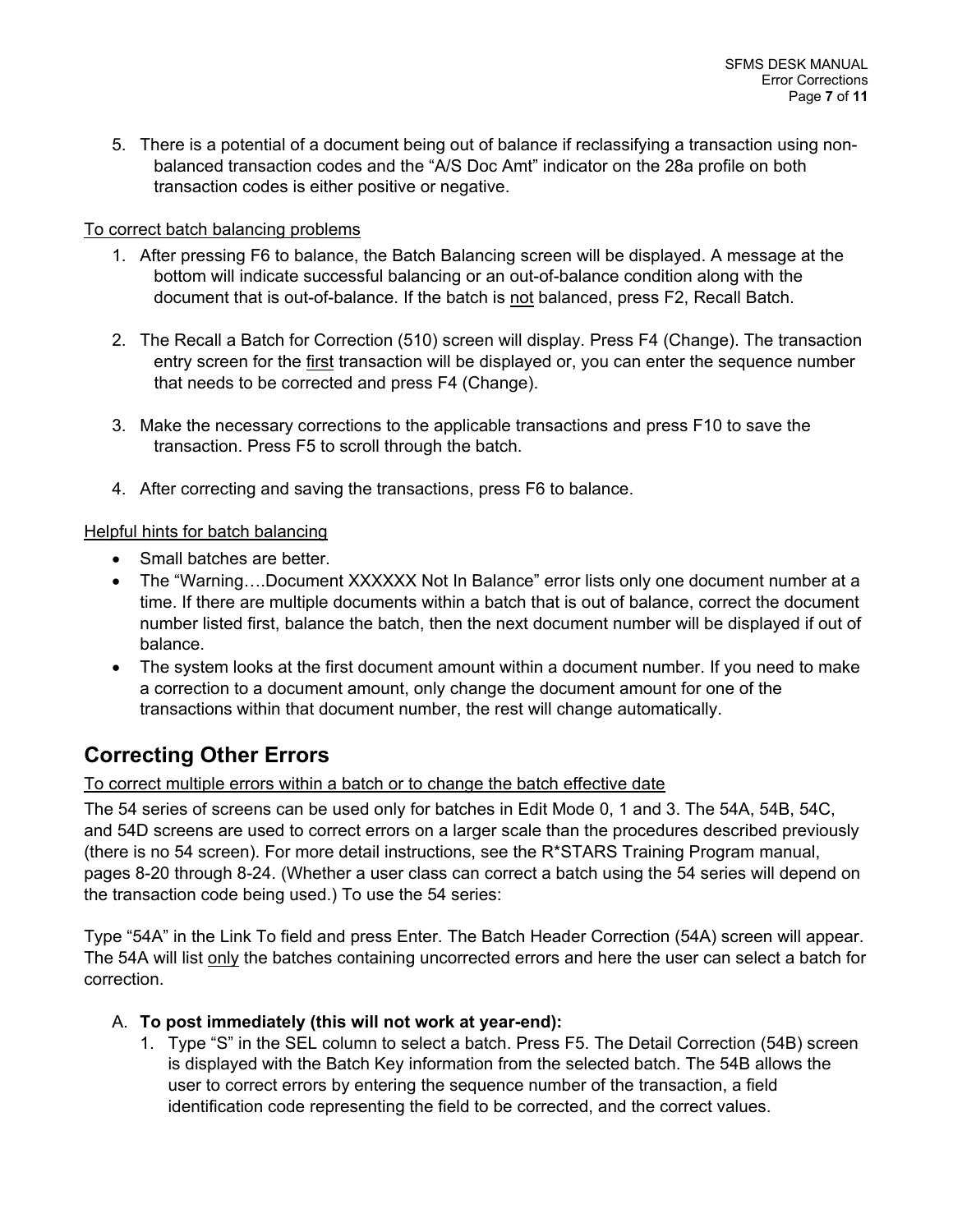- 2. Type "S" in the SEL column of the 54B. Type the sequence number of the transaction to be corrected. Place the cursor in the FID field (Field Identification). Press F4. The Valid Field ID Values (54C) screen will display. To select a field for correction, tab the cursor to that field and press F2. The 54B screen will be displayed with the selected FID carried from the 54C.
- 3. In the column to the right of the FID, enter the correct value. Repeat this procedure until all the errors in the batch have been corrected. Press F10 to save the corrections. These changes will post now instead of overnight. If there is a problem with the user class, a security violation will occur now.

#### B**. For overnight processing and at year-end**

- 1. Type "S" in the SEL column to select a batch. Press F6. The BATCH Detail Correction (54D) screen is displayed with the Batch Key information from the selected batch.
- 2. Type the sequence number of the transaction to be corrected or leave the SEQ No field blank. Place the cursor in the FID field. Press F4. The Valid Field ID Values (54C) screen will display. To select a field for correction, tab the cursor to that field and press F2. The 54D screen will be displayed with the selected FID carried from the 54C.
- 3. In the column to the right of the FID, enter the correct value. Repeat this procedure until all the errors in the batch have been corrected. Press F11 to save the corrections. These changes will post overnight. If there is a problem with the user class, it will not be known until overnight.

#### C. **To change a batch effective date**

- 1. Type "S" in the SEL field by the batch to be corrected. Cursor moves to the FID field. Press F4. The Valid Field ID Values (54C) screen will display for this field. Place cursor on 75 and press F2. The 54A screen will be displayed with the selected FID carried from the 54C.
- 2. Move the cursor to the Correction Value field. Enter the correct effective date in mmddyy format. Press F10. The batch effective date is now changed.

#### Interface batch (payroll, cost allocation)

Scenario: an interface batch has been on the 530 screen, and you change the effective date of the transactions. It does not clear and there is nothing else wrong. The reason the batch did not process is the batch header also has an effective date on it (which you cannot see online). The effective date on the batch header is what triggers the batch to process. Payroll batches work this way: when the batches are interfaced that first night, they don't process even though they are brought in on cycle A and could process in cycle B. They are waiting for the effective date on the batch header which is the same as the ACH stop date in payroll, usually the day after they're interfaced. That's why they start processing on the  $2<sup>nd</sup>$  day or when the batch effective date is the same as the current system management date. Agency interfaces could potentially work the same way if, by accident, they use a future effective date on the batch header. The 54a screen (detailed above) would be used to change the effective date on the header.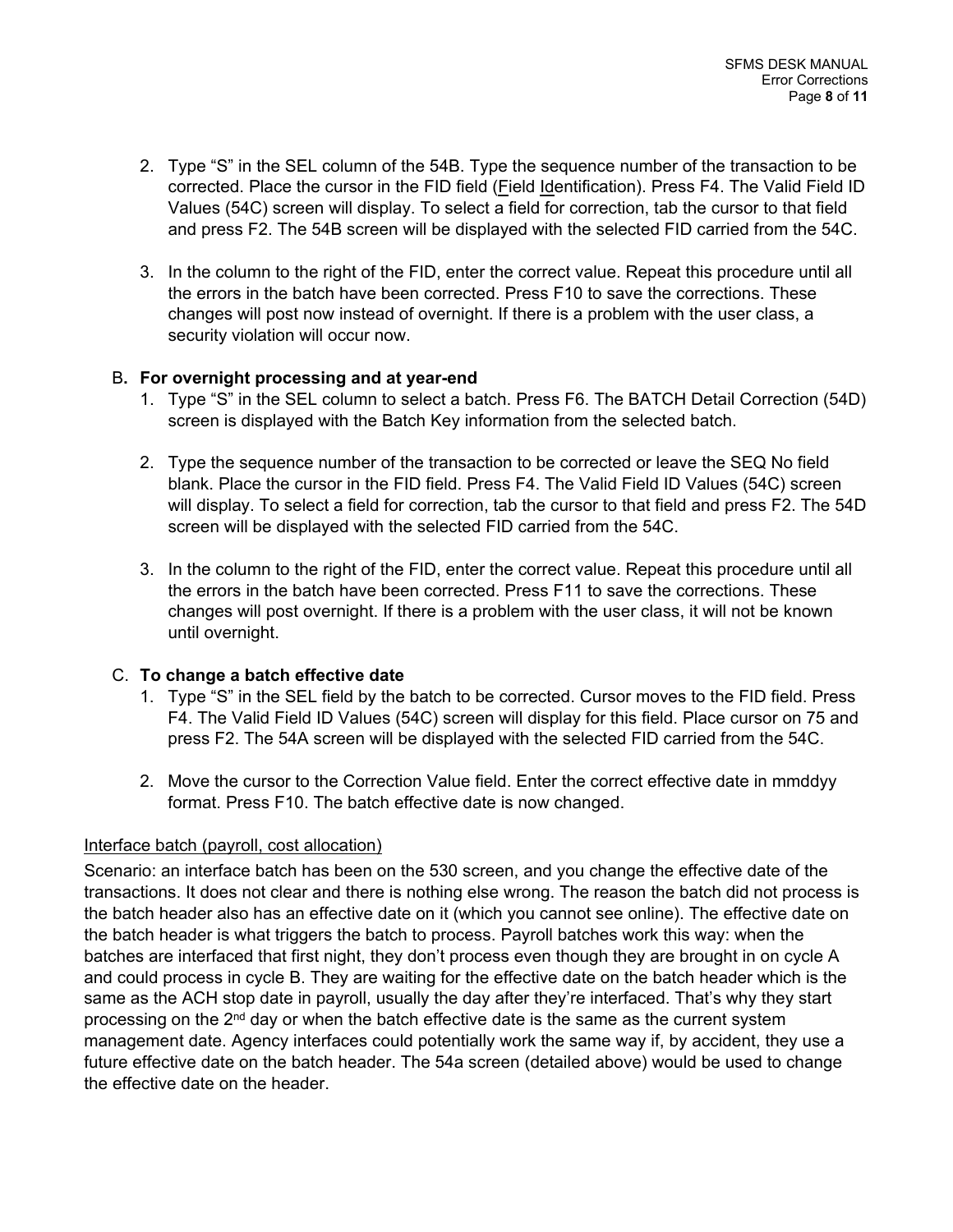#### All the transactions in a batch contain the same error

It is not necessary to correct this error by entering the sequence number for each transaction. Instead, from the 54B screen:

- 1. Leave the Sequence Number field blank.
- 2. Enter the appropriate Field Identification (FID).
- 3. Enter the correct value.
- 4. Press F11 (Mass Change).

The capability of the system to do this type of mass correction is limited to 1,000 transactions. If the number of transactions to be corrected using the Mass Change feature exceeds 1,000 transaction, the Batch Detail Correction (54D) screen must be used. Link To the 54D, complete the FID column and the Correction Value column. Press F10 to change the values in the appropriate fields.

#### Unauthorized User Class Stamp on Batch

The **"Warning, Possible Batch in Progress"** error usually means that someone else has accessed the batch and did not exit it in the proper manner, which would be F6 (balance) and clear out. *(To check - press F6. Look at the User ID and User Class fields. This person is considered the batch originator at this time.)* To be able to continue, that person's user's ID needs to be removed from the batch. To do this:

- 1. Select the batch from the 530 screen. Press F11 correct batch. This brings up the 510 screen. Press F11 – re-compute.
- 2. Type a sequence number in the sequence number field. Press F5 –view. Then press F7 details. Press F6 – balance. You should now be able to update batch.
- 3. If the error message is received any time during this process, press the same function key just selected prior to getting the error message again.

There have been instances where an individual did not exit the batch, another individual releases the batch, and the original individual not knowing this and still having the batch open, adds more documents to the batch. These added documents will not have an approval date. This has happened with disbursement batches that will result in no warrants being issued for the non-approved transactions. To fix this, delete the added transactions or the releaser can get the batch put back on hold, recompute, balance, and release the batch.

#### Corrections for R, W, and Payroll type batches

These batches are monitored by SFMS Operations. Batches that require PCA, index, grant, fund, appropriation #, AY, effective date, etc. changes will be evaluated by SFMS Operations for appropriateness. (Payroll batch types 8 with transaction code 850 are corrected by the agencies.) For R and W type batches that have vendor problems or ref doc error, SFMS Operations will make the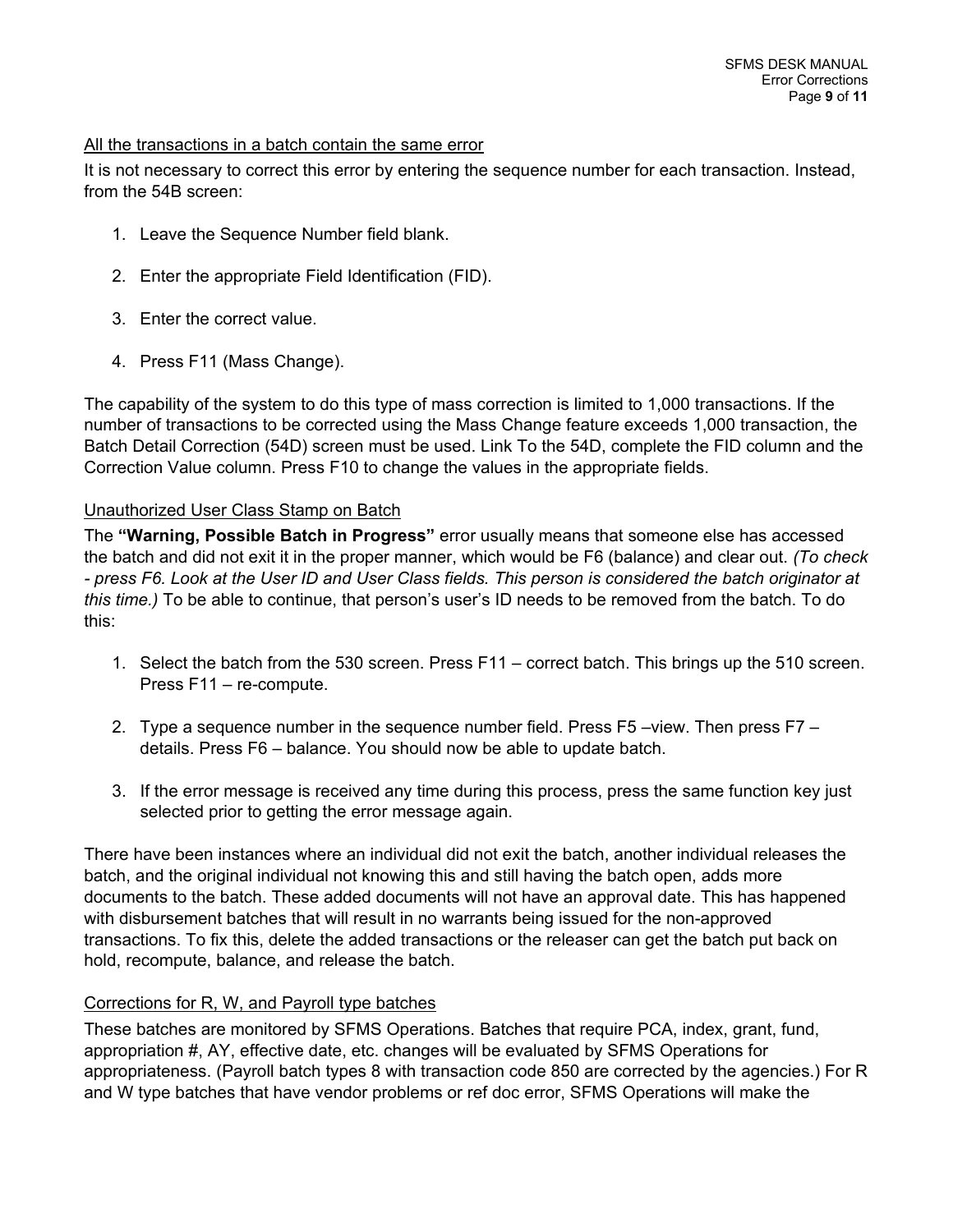changes without an email from the agency. SFMS Operations will work with BAM to clear the E5B errors on an R batch without receiving an email from an agency. If agencies have effective date errors, such as PCA/index effective date errors, once the agency has activated the PCA/index, SFMS Operations will release the batch.

#### Warrant Was Not Generated and the Voucher Batch is Still on the 530 Screen

The agency should check the following.

- Was the batch released? Does the 37-screen for a document in the batch show that it was released (code 200)?
- Has the due date arrived yet? In addition, has the cycle run since the due date? Also, watch out for future years on the due date, especially at the beginning of the year.
- Is there enough cash to pay the warrant?
	- $\triangleright$  Check the daily DAFR3581 Funds Control Report to see if the transaction is there. (Your agency analyst receives this report daily.) Transactions that could not process because of insufficient funds are listed on this report.
	- $\triangleright$  If the report is not available, check the 63 screen for the cash control fund for the transaction. (See Help Screen F33 pg 02 to determine how to compute the net cash balance.) (Cash control fund is shown on the D23 screen for the fund used on the transaction.)
- Multiple warrants can be issued if there are multiple PDTs within a voucher and/or vendor.
- Is there a credit in the batch (for example, TC 222R)? A warrant will not be issued if the amount of one of the appropriated funds nets to zero or negative; the amount must be positive.

#### Beware of Erroneously Carrying Data from One Transaction to Another

Sometimes, when correcting transactions in batches on the 530 screen, data fields from the previous transaction in the same batch **carry forward and over-write data** into the next transaction. This is not a system-related problem but a procedural problem. The problem can occur when the F10 (save) and F5 (next record) keys are hit too quickly, too many times within a batch from the 505 screen. The system needs time to complete necessary processing before paging forward to the next transaction within a batch. To ensure that a transaction does not carry forward incorrect values, the user must wait for the "**transaction successfully changed**" message before pressing F5 (next record) to page forward within the batch.

Document Mismatch (EBK) errors See SFMS Desk Manual Othe.7.